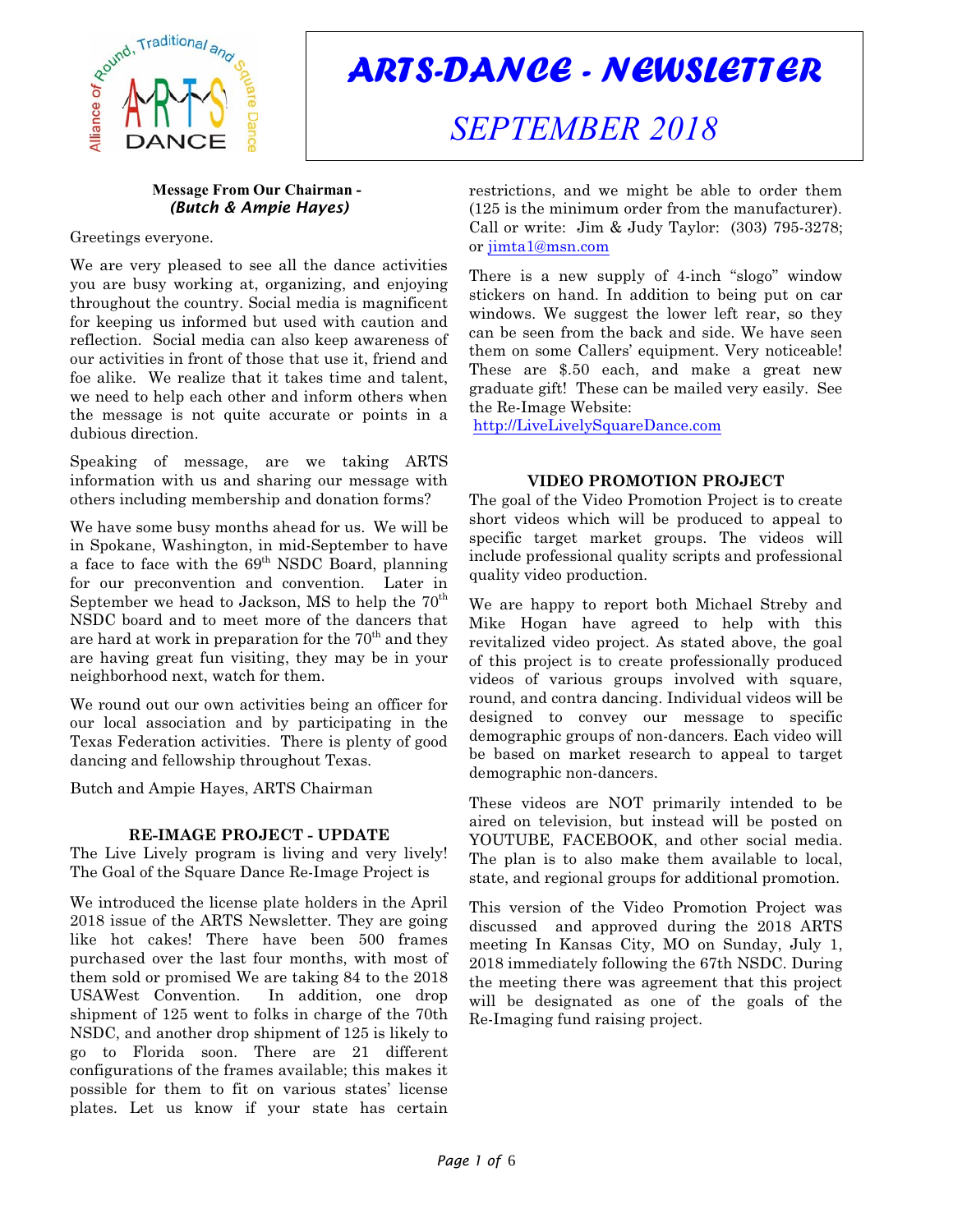#### **2018/2019 ARTS OFFICERS**

During the 2018 ARTS meeting held on July 1, 2018 in Kansas City, MO the Board elected the following ARTS Officers for 2018/2019: Chair - Butch & Ampie Hayes, Vice Chair - Arbell Thompson; Secretary - Jim & Judy Taylor; and Treasurer - Edythe Weber.

#### **NEXT ARTS MEETING**

The next meeting of the ARTS Board will be held Sunday, July 1, 2018 immediately following the  $67<sup>th</sup>$ NSDC in Kansas City, MO. All dancers, dance leaders and other interested persons are invited to attend. For more information including meeting time and location, please contact the Executive Director at: [ExecutiveDirector@arts-dance.org](mailto:ExecutiveDirector@arts-dance.org)

#### **The ARTS \$100 CLUB**

What is the \$100 Club? The \$100 Club has been established as a way to recognize people who are willing to support the goals of the ARTS by donating at least \$100. At this time the donations are designated to help fund the Video Promotion Project, unless the donor designates another purpose.

Donation are to be made in US Funds payable to "The ARTS" and mailed to the Executive Director at 943 Tamarind Circle, Rockledge, FL 32955.

For additional information please contact the Executive Director, **Jerry Reed:**

[ExecutiveDirector@arts-dance.org](mailto:at:ExecutiveDirector@arts-dance.org)



#### **LOOKING FOR DANCE INFORMATION?**

Do you get questions about the activity? Are you looking for a resource for answers? The web site [www.you2candance.com](http://www.you2candance.com) includes detailed explanations and information about Square Dancing, Round Dancing, and Contra Dancing. The site also includes three videos showing all three dance forms. The site is designed for those not already in the activity. So, you can provide this web site information to your friends or acquaintances who are looking for information.

When completed the Video Promotion Project will

provide an excellent resource.

#### **DANCING INFORMATION RESOURCE**

The Canadian Square and Round Dancing Society (CSRDS) has developed a Pinterest account that groups together resources relating to square dancing. The site features 33 boards or files on subjects right across the spectrum of the dance forms supported by the CSRDS. There are 2,800 links. The boards cover everything from the best promotional ideas, the best videos to square dance history, traditional square dancing, to a nostalgia board, to youth square dancing, to rainbow dancing, to quirky square dance videos. You need to set up an account to access these pinterest resources, but that account is free. The site is:

<https://www.pinterest.com/canadiansquarea/boards/>

#### **INFORMATION DISTRIBUTION**

One of the major goals of the ARTS is to establish a communications network to publicize and distribute information to all members of the activity. To meet this goal The ARTS has established an electronic system to disseminate information to dancers throughout the activity. This system includes email tree representatives who have agreed to serve as contact points for the ARTS Email Tree. The goal is to have the information delivered to all dancers in the USA within two weeks. If you would like to help, please contact the Executive Director, **Jerry Reed:** [ExecutiveDirector@arts-dance.org](mailto:at:ExecutiveDirector@arts-dance.org)

#### **2019 NSDC ARTS DANCE**

The ARTS will be hosting a dance in Atlanta, GA as part of the  $69<sup>th</sup>$  NSDC. We will be hosting a Plus dance which will include Rounds. We will be reporting additional details in future issues. This has proven to be one of the most popular dances at the national conventions. Please look for more details and plan to attend.

#### **2018 & 2019 DANCE EVENTS**

68th NSDC - June 26-29, 2019 (Atlanta, GA) 2019 USAWest - August 15-17 (Boise, ID) 2019 DAR\*– Aug 29-Sep 1 (TBD) 2019 IAGSDC Conv. - July 4-7 (Philadelphia, PA) (\* Dance-A-Rama - SSDUSA)

#### **ARTS ELECTRONIC MAILING LIST**

We maintain a mailing list for distribution of information of interest to the dance community. These mailings include general or special interest topics.

If you would like to be added to our mailing list, please contact our Executive Director at: [ExecutiveDirector@arts-dance.org](mailto:ExecutiveDirector@arts-dance.org)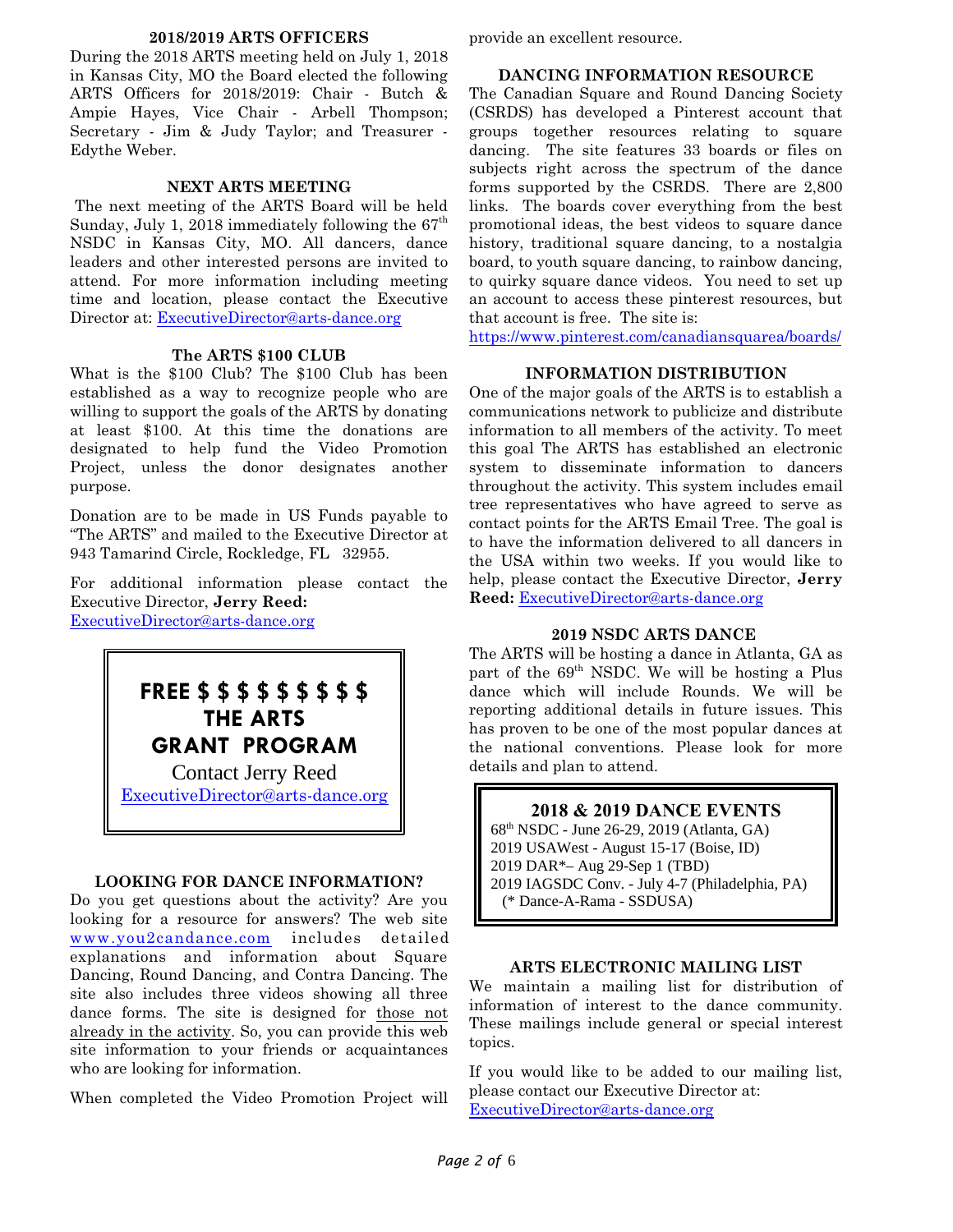#### **MARKETING**

One of the first goals of our plan for marketing was to investigate how we can communicate with all clubs. Through various efforts we have established a mailing list of over 2,000 dancers. Our goal is to gather marketing and promotion ideas and materials and send these to our mailing list. At this time we have sent four letters to our mailing list. These letters have included ideas and Winning Ways reports gathered by CALLERLAB. It is our hope that these materials will provide ideas and inspiration to clubs and other groups in their efforts to promote the activity.

During the 2017 CALLERLAB Convention Mike Hogan, Marketing Committee Chairman, presented a new marketing document. This document was developed by CALLERLAB members in support of CALLERLAB's goal to provide square dance callers, square dancers and square dance organizations the tools they need to recruit new dancers in their local markets.

#### **PUBLICITY EFFORTS**

We are asking you to help "spread the word" to all corners of the square dace activity. A concerted effort by all of us will help establish this new vision as the symbols of the square dance brand. All clubs, associations, festivals, and other organizations are encouraged to use the new slogan and logo in all advertizing and promotion. Marketing experts agree that consistent and repeated use of a logo and slogan will help to establish the new "Square Dance Brand."

If you are interested in helping or learning more, please contact Executive Director, **Jerry Reed** at: [ExecutiveDirector@arts-dance.org](mailto:ExecutiveDirector@arts-dance.org)

#### **YOUR DONATIONS AT WORK**

Over the years donations have helped fund several projects:

- 1) **Financial assistance** to groups which sponsor educational gatherings to help members become better leaders.
- 2) **Convention Support -** Support to State and National Conventions.
- 3) **Re-Image Project -** Funding for the Re-Image Square Dancing Project
- 4) **Video Promotion Project** Funding for production of marketing and promotion videos to be posted online

## **WHO IS YOUR REPRESENTATIVE ON THE ARTS BOARD?**

 To Find Your Representative Contact Executive Director, **Jerry Reed** at: [ExecutiveDirector@arts-dance.org](mailto:ExecutiveDirector@arts-dance.org)

## **69TH NSDC (2020)**

**Spokane, WA (June 17-20, 2020)** The 69<sup>th</sup> NSDC will be hosted by the National Executive Committee. **Don & Sheryl Pruit** will serve as General Chairman and **Lee & Barbi Ashwill** will serve as Vice Chairman. **Butch & Ampie Hayes** will serve as Education Chairman.

#### *VERY IMPORTANT NOTE*

**It is VERY important to publicize the dates for this convention. Many people plan their trip to the NSDC many years in advance. This convention will be held one week earlier than in the past. This convention was changed from the last week end in June 2020 to the third week end (June 17 - 20, 2020). The NEC is asking for help in publicizing this change.**

*2019 ARTS Meeting* June 30, 2019 Atlanta, GA

#### **DONATIONS ARE ALWAYS WELCOME!**

The ARTS has invested hundreds of dollars in Educations Grants and nearly \$2,000 in support of the Re-Image Project. We have distributed thousands of Live Lively pins, window stickers, and note pads throughout the activity at minimal charge. We always welcome donations to help with this project and other ARTS activities. If you would like to help, please send donations to **ARTS Executive Director, Jerry Reed: 943 Tamarind Circle, Rockledge, FL 32955.** Please make checks payable to: "The ARTS." Check with you tax preparer to determine if your donation is tax deductible. For additional information contact **Jerry Reed** at:

[ExecutiveDirector@arts-dance.org](mailto:ExecutiveDirector@arts-dance.org)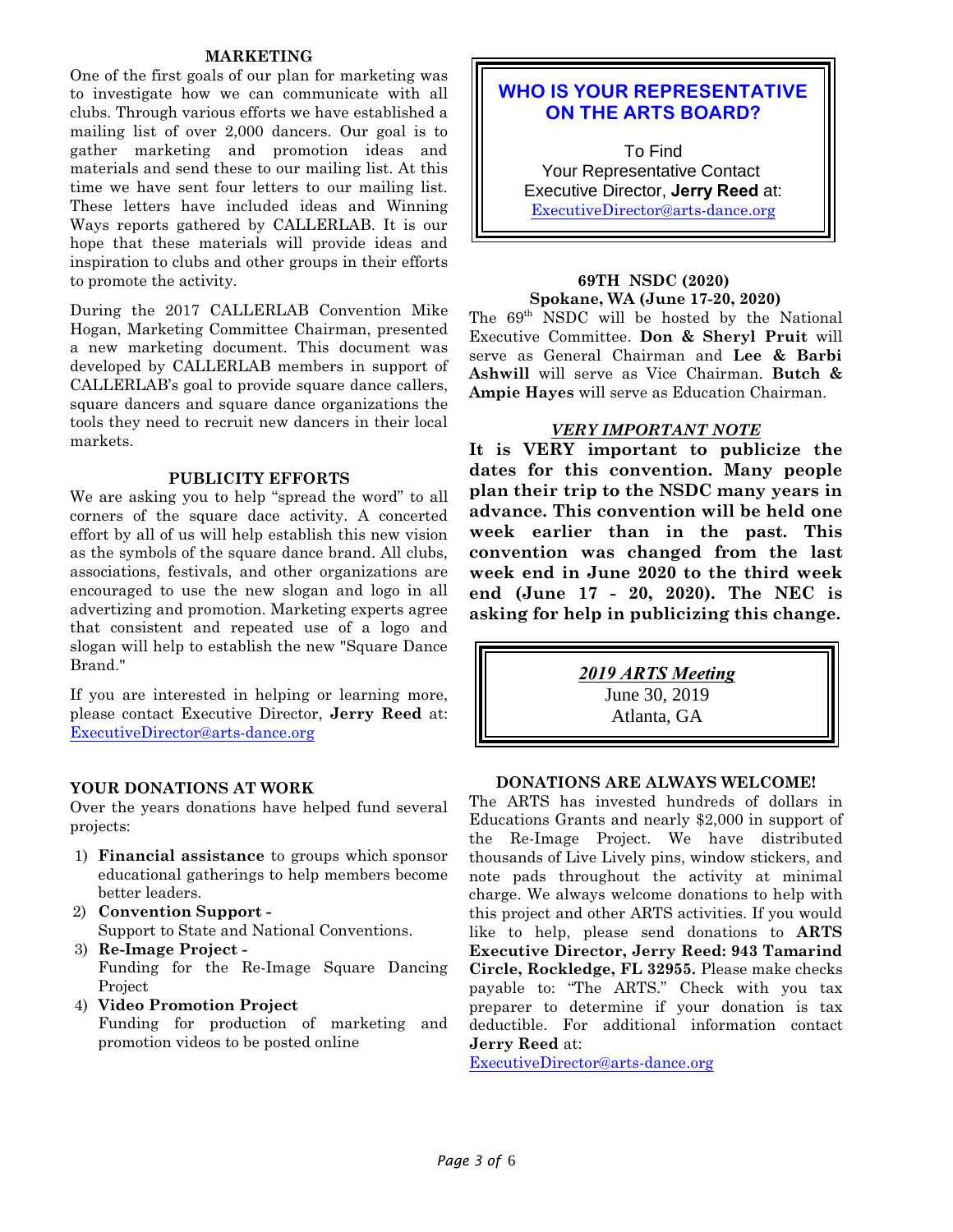#### **DO YOU SHOP AMAZON? (WHY NOT DONATE AT THE SAME TIME?)**

Amazon has established Amazon Smile as an easy and effortless way to donate to The ARTS.

The ARTS has been approved to receive donations through the Amazon Smile web site. The following are features of this donation program:

#### *You shop and Amazon Donates -*

AmazonSmile donates 0.5% of the price of your eligible AmazonSmile purchases to the charitable organization of your choice.

AmazonSmile is the same Amazon you know. Same products, same prices, same service. Support The ARTS by doing your shopping at <https://smile.amazon.com>

To sign up simply take the following steps:

- 1) Go to the AmazonSmile web site: <https://smile.amazon.com/>
- 2) Enter your email address
- 3) If you do not have an AmazonSmile account create an account
- 4) If you have an AmazonSmile account Enter password
- 5) Sign in to your AmazonSmile account
- 6) Verify the "Supporting" organization is: "Alliance Of Round Traditional and Square - Dance Inc"
- 7) Purchase products as you normally do

We thank you for your support.

#### **RE-IMAGE & LIVE LIVELY**

**Jim & Judy Taylor**, Re-Image Project Leaders, continue to investigate new ways to publicize the efforts to Re-Image Square Dancing. They are always looking for new methods and products to help "spread the word" about this important effort.

During the past several years The ARTS has been actively promoting the new Square Dance logo and the slogan "Live Lively - Square Dance." The logo, slogan, and the combined logo/slogan have been featured in numerous promotion products, including pins, car window stickers, bolo ties, shirts, note pads, and large banners. In addition to the promotion by The ARTS there have been a great number of clubs and large square dance events have included the logo and slogan in their promotion materials. A "Live Lively" web site and Facebook page have been created and are getting lots of hits.

They have presented Re-Imaging seminars at several national, regional, and state conventions. At these events and other dances over 8,000 "slogo" pins and 5,000 window stickers have been distributed. These items have been sent throughout

the USA, Australia, Japan, Canada, Germany, and Netherlands. The next phase of Re-Imaging has begun by providing marketing and recruiting ideas and suggestions to clubs all around the dance community. We believe the visual image of Square Dancing as a lively activity is getting spread throughout the world.

**Jim & Judy** are looking for interested volunteers who can help with this important project. If you are interested please contact Executive Director, **Jerry Reed** at: [ExecutiveDirector@arts-dance.org](mailto:ExecutiveDirector@arts-dance.org)

LOGO -

Available at: <http://www.arts-dance.org/>

Various color schemes and sizes for the logo may be chosen. The various color schemes are available at: [http://www.squaredance.bc.ca/Clip\\_Art/logos.shtml](http://www.squaredance.bc.ca/Clip_Art/logos.shtml)

#### *Use this to promote Square Dancing*



#### **EASY FUND RAISER**

An easy fund raiser is to add an additional \$1.00 on the admission fee for a dance with that extra charge being a donation to The ARTS. Information is available at [http://www.arts-dance.org/]((http://www.arts-dance.org/) and click link: "ARTS Add A Buck Program."

#### **DANCING FACT SHEET**

Looking for information to help you promote our dance activity? The focus of the FACT SHEET is to help those who deal with the media to help inform them of what the dancers know full well - this is a terrific activity with multiple benefits.

Please take a look at the Fact Sheet. Click on "Dance Fact Sheet" on the ARTS Web Site: <http://www.arts-dance.org/>

#### **ARTS-DANCE PUBLICITY**

In spite of our publicity efforts, ARTS-Dance is a relatively unknown entity. To help explain who we are and some of our goals and accomplishments we present Educational Seminars, publish newsletters & Email Tree mailings. *WE NEED YOUR HELP!*

#### *Please contact our Executive Director to help!*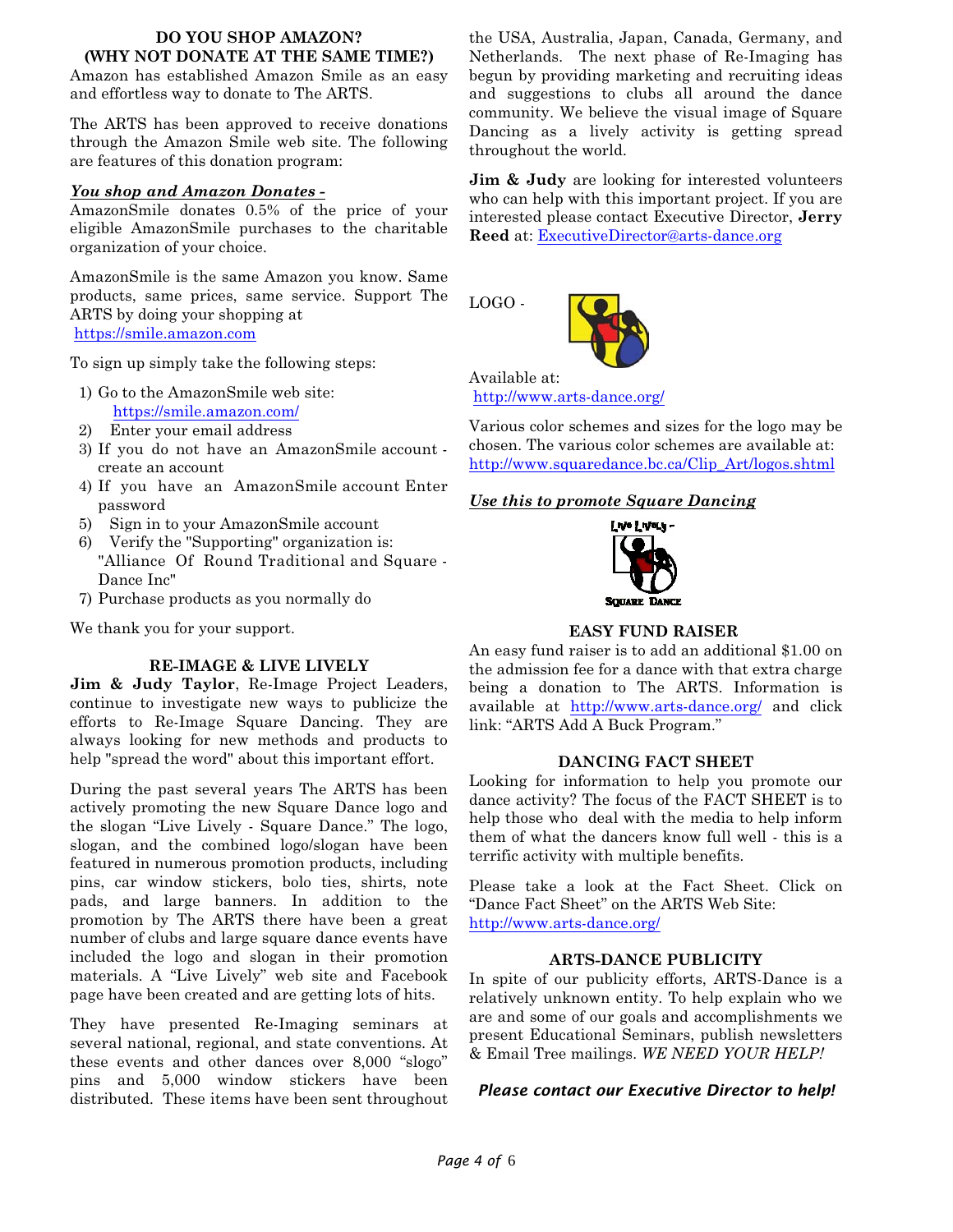#### **SQUARE DANCING - HISTORY BOOKS**

In June we introduced three books which provide a wealth of information about the history of SQUARE DANCING. We believe this history is important and are including the information here.

#### **As I Saw It – Bob Osgood (Book)**

Author - **Paul Moore** [\(paulmoore@wildblue.net](mailto:paulmoore@wildblue.net)) Publication Date - 2017-02-05 Purchase At Amazon -<https://www.amazon.com/>

Description -

This is the story of **Bob Osgood** from his early years in New York City to his passing in Beverly Hills, CA. We get a picture of the Los Angeles area from a child's perspective during the Depression. More importantly we see Bob discover square dancing in a small country general store in Northern Arizona and the effect that experience had on him. Later Bob was reintroduced to square dancing at a leadership conference held near Monterey, California. These two experiences changed Bob permanently, and then he went on to change square dancing. He studied under **Dr. Lloyd "Pappy" Shaw** who inspired Bob to teach some of the first classes in the Los Angeles area. In the post WWII era, Bob started a square dance magazine, Sets in Order, which was the most widely read square dance magazine in the world. And Bob took square dancing worldwide with a series of tours to all parts of the world. He saw first hand the effect square dancing had on the military returning from the war and how square dancing had a profound effect on America. When the square dance activity became widespread, Bob saw the need to have callers use the same terminology when calling. He was the drive behind the formation of CALLERLAB, The International Association of Square Dance Callers. This book gives all readers a chance to meet a charismatic man who was dedicated to helping people have fun.

\*\*\*\*\*\*\*\*\*\*\*\*\*\*\*\*\*\*\*\*\*\*\*\*\*\*\*\*\*\*\*\*\*\*\*

#### **Step By Step Through Modern Square Dancing (Book)**

Author - **Jim Mayo**

Publication Date - 2003-12-03 Purchase At Amazon -<https://www.amazon.com/>

Description -

The book "Step By Step Through Modern Square Dancing" by **Jim Mayo** is a very detailed description of the changes that took place in square dancing starting after World War II. The traditional dance activity changed in many ways to become one of the most popular group activities in North America and many other places in the world. The author has been an active participant in those

changes. The book describes how the modern form of square dancing differs from the traditional and how that transformation took place. \*\*\*\*\*\*\*\*\*\*\*\*\*\*\*\*\*\*\*\*\*\*\*\*\*\*\*\*\*\*\*\*

#### **A Step in Time – The American Square Dance (Book)**

Author - **Dick Severance** Publication Date - 2018-03-19 Purchase At Amazon -<https://www.amazon.com/>

#### Description -

From the founding of America's dance culture to today's square dance activity, follow the footsteps back in time to visit with some amazing people and dance events that depict the historical evolution of the modern American Square Dance. Based on real people and events, the historic stories are very readable and enjoyable style, revealing the lifestyles of those who contributed to bringing the joy of America's cultural dance to others. You will witness how dance affected the rhythm and lifestyle across the United States and then to foreign countries.

The book explores pattern dances reflecting on how various dance styles influenced another and the progression of dance. You will experience the expansion across this country and how dance was influenced along the way.

The time line on the evolution of the American Square Dance begins in Europe to the founding of America, through the Colonial times, the contribution of the African American influence and the western expansion, the depression period, the effect of the World War 11 and the growth that took place with the return of the American soldiers.

This book features many charts and time line treasures listing movies that featured square dance scenes, square dance halls that came into being across the country and the many different dance gatherings. Today's Modern Western Square Dance will continue to evolve and change. You will learn what efforts took place to preserve the history of the square dance activity.

It will please the casual reader, dance leaders and the dancers along with historians with its insight and behind the scene stories. It is the most complete and informative book bringing together all in one place everything you will ever want to know about the pleasures and joy in the human relationship of dance. The historical documentation in this book brings the reader through the past years and creates the opportunity so that the future of social dance can continue to be a contributing factor.

\*\*\*\*\*\*\*\*\*\*\*\*\*\*\*\*\*\*\*\*\*\*\*\*\*\*\*\*\*\*\*\*\*\*\*\*\*